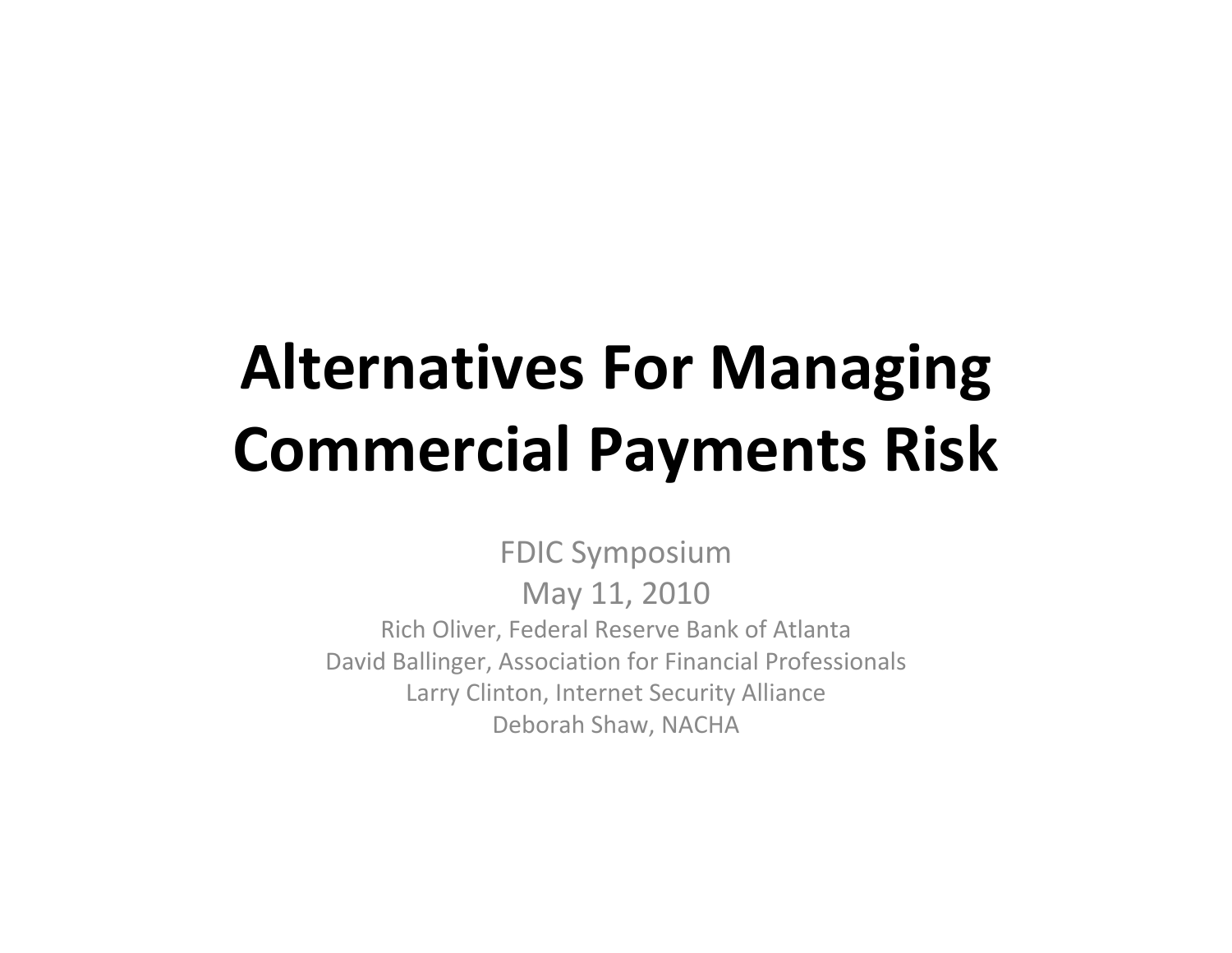## **Retail Payments Risk Forum** *A Catalyst for Collaboration*

- • **Independent department in Atlanta Fed established in 2008 to work with payments industry to address emerging retail payments risk**
- • **Staff – Richard Oliver, Executive Vice President and Director**
	- **Cindy Merritt, Assistant Director**
	- **Ana Cavazos-Wright, Analyst**
	- **Jennifer Grier, Senior Analyst**
- • **Department constructed to leverage Atlanta Fed's intellectual capital in the Retail Payments Office, Supervision and Regulation, and Legal divisions**
- $\bullet$  **Advisory group – representatives of legal, regulatory and practitioner communities to guide the strategic planning initiatives of the Forum**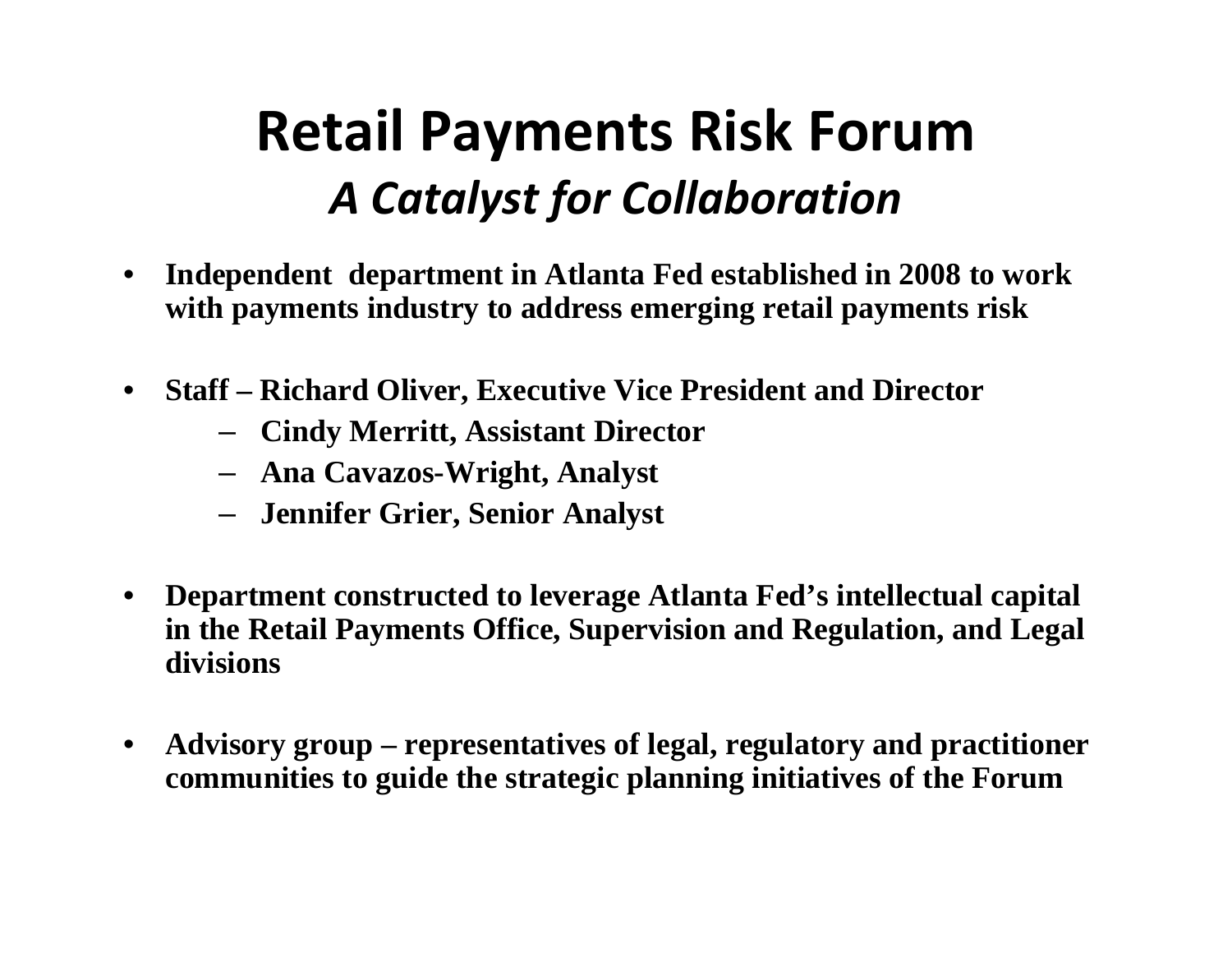## **Our Mission**

- **Promote collaboration and information sharing among law enforcement, bank and non-bank regulators, banks, and other interested parties**
- **Conduct research and analysis to benefit payments industry**
	- **Portals&Rails blog**
	- –**White papers**
- **Promote actions that mitigate risk**
- **Provide education**
	- **Industry outreach**
	- **Fed system training events**
- **Visit us at [http://www.frbatlanta.org](http://www.frbatlanta.org/)**
- **Visit our blog at [http://Portals&Rails.frbatlanta.org](http://portals&rails.frbatlanta.org/)**